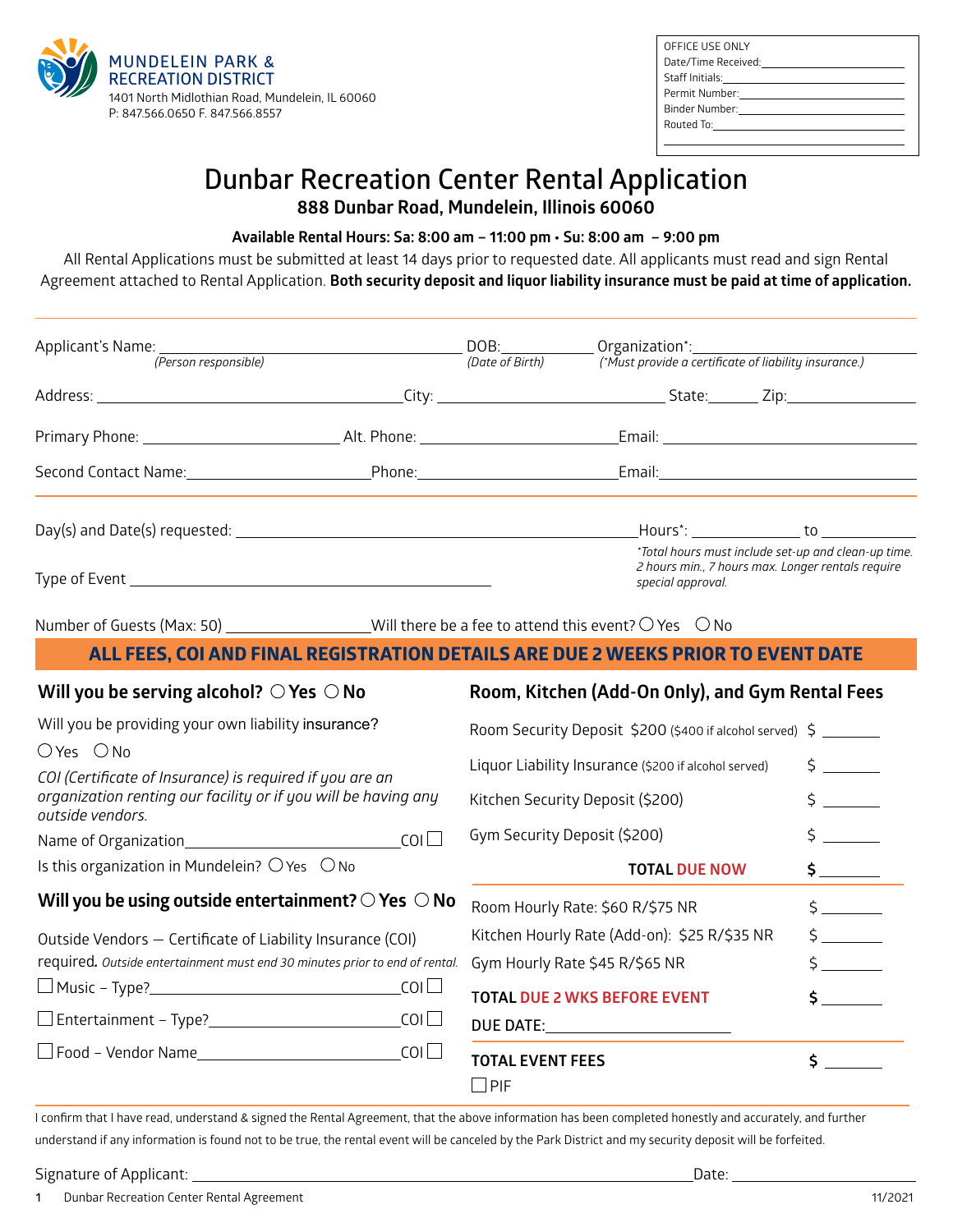| <b>OFFICE USE ONLY</b> |                                                                                                                                                                                                                                                                  |  |  |  |  |
|------------------------|------------------------------------------------------------------------------------------------------------------------------------------------------------------------------------------------------------------------------------------------------------------|--|--|--|--|
| APPROVAL               | Staff assigned states and the state of the state of the state of the state of the state of the state of the state of the state of the state of the state of the state of the state of the state of the state of the state of t                                   |  |  |  |  |
|                        | Permit #:____________Room Dep: \$_____________LL: \$____________Kitchen Dep: ____________Gym Dep: _____________<br>Total Deposit Pd: \$ ___________Date:______________Cash: ______________Check#: _____________________                                          |  |  |  |  |
| PAYMENT                |                                                                                                                                                                                                                                                                  |  |  |  |  |
|                        |                                                                                                                                                                                                                                                                  |  |  |  |  |
|                        | Balance Paid: \$_________________Date:_________________Cash: ______________Check#: _________________                                                                                                                                                             |  |  |  |  |
|                        |                                                                                                                                                                                                                                                                  |  |  |  |  |
| REPORT                 | Time of Renter Arrival: _____________________Time of Renter Departure: _______________<br>List Any Damages or Problems: 1988 and 2008 and 2008 and 2008 and 2008 and 2008 and 2008 and 2008 and 2008 and                                                         |  |  |  |  |
| STAFF                  |                                                                                                                                                                                                                                                                  |  |  |  |  |
| MANAGER'S REVIEW       | Amount of Deposit to be Refunded: _____________Manager: _______________________________Date: ________________<br><u> 1989 - Johann Stoff, amerikansk politiker (d. 1989)</u><br>,我们也不会有什么。""我们的人,我们也不会有什么?""我们的人,我们也不会有什么?""我们的人,我们也不会有什么?""我们的人,我们也不会有什么?""我们的人 |  |  |  |  |
| PROCESS<br>REF1        |                                                                                                                                                                                                                                                                  |  |  |  |  |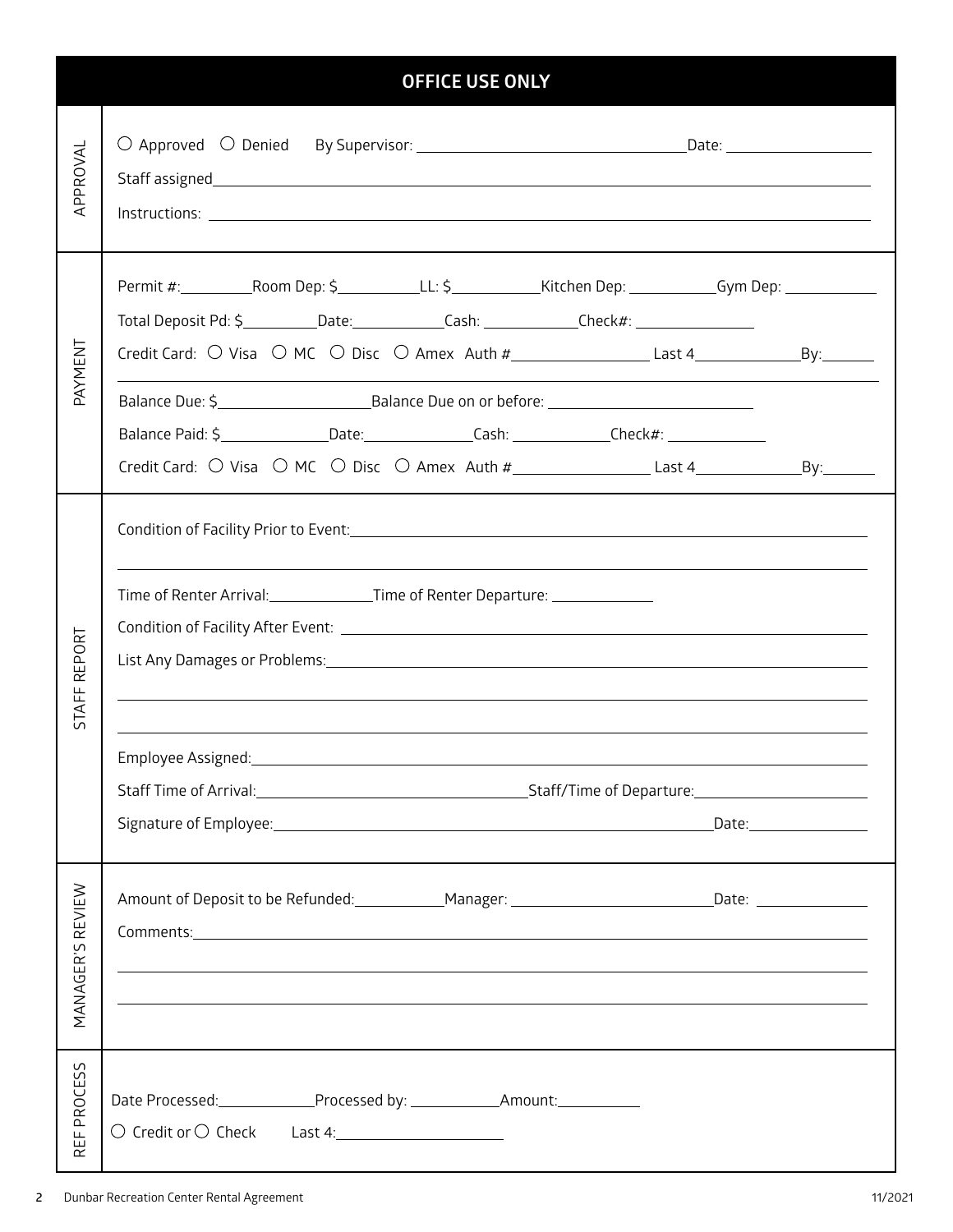

# **Dunbar Recreation Center Rental Agreement TERMS AND CONDITIONS**

*All applicants must read, sign and return this form with their completed Rental Application at least 14 days prior to requested date.*

Our facility will accommodate up to fifty (50) people maximum and is a **smoke-free environment**. A Mundelein Park & Recreation District (known as MPRD for the remainder of this Rental Agreement) staff member will be on the premises at all times to assist you, if necessary.

## **GENERAL RULES:**

- 1. Minimum rental time: two (2) hours.
- 2. The security deposit (\$200.00 if not serving alcohol, \$400.00 if serving alcohol) is due at the time of Rental application.
- 3. The rental fee is due in full 14 days before scheduled event.
- 4. If you are an organization or are using a vendor to service your rental (caterer, DJ, entertainment etc.), your organization or vendor will be required to provide MPRD with a \$1,000,000.00 Certificate of Liability Insurance, naming the Mundelein Park District as additionally insured on the policy.
- 5. Proof of park district residency must be presented at time of rental application to qualify for resident rate (i.e.: valid driver's license, current lease or real estate tax bill with Renter's name and address.)
- 6. The Renter or a designated responsible adult (name: ) must be present at the start of the rental. Proof of identification is required. A walk-through of the rented facility with MPRD staff will be completed at the start of the rental. MPRD holds the renter solely responsible for the condition of the rented facility at the conclusion of the rental.
- 7. Unless otherwise notified by the Renter, MPRD shall setup tables and chairs for the number of guests indicated on the Rental Application.
- 8. Smoking is prohibited in this facility.
- 9. Gambling of any form is prohibited.
- 10. No confetti or glitter.
- 11. Renter shall not permit any area to be used for any disorderly or unlawful behavior during the period of this rental.
- 12. Any evidence of smoking, gambling, disorderly or unlawful behavior in the facility during your event will result in the loss of Renter's security deposit and/or immediate termination of rental event.
- 13. Renter is liable for any damages or loss of property, furniture and/or equipment. Any damage to the facility structure (inside or outside), furniture (appliances, floors, rugs, etc.) will be deducted from Renter's security deposit.
- 14. A fee will be deducted from the deposit for any excessive cleaning caused by the renter.
- 15. The security deposit will be refunded in full if Renter complies with all the terms and conditions of this rental agreement. The MPRD Staff Report will determine if any or all of the security deposit shall be returned.
- 16. All refunds are processed in the form of check or credit card. Upon approval Refunds will be issued 2 to 4 weeks after your event.
- 17. No changes will be allowed 1 week prior to your rental date.
- 18. Should the renter arrive late or extend beyond the approved Rental Application time, the time will be charged to the renter as follows: The dollar amount equal to the rental time, minimum of 30 minutes.
- 19. Refunds will not be given for any unused time.
- 20. A \$25.00 service charge will be assessed on all checks returned due to insufficient funds
- 21. Dunbar Recreation Center Holiday Hours: MPRD Holiday Rental Requests will be reviewed on a case by case basis. Staffing and other considerations will be taken into account before rentals will be approved. Approved Holiday requests may be charged an increased hourly fee, as determined by the Superintendent of Recreation.

## **RENTER CANCELLATION POLICY:**

- 1. If applicant/renter cancels their rental more than 30 days prior to the rental, a \$25.00 service fee will be withheld from the rental security deposit.
- 2. If applicant/renter cancels their rental less than 31 days prior to the rental a \$100.00 service fee will be withheld from the rental security deposit.
- 3. Liquor Liability Insurance purchased through MPRD is non-refundable.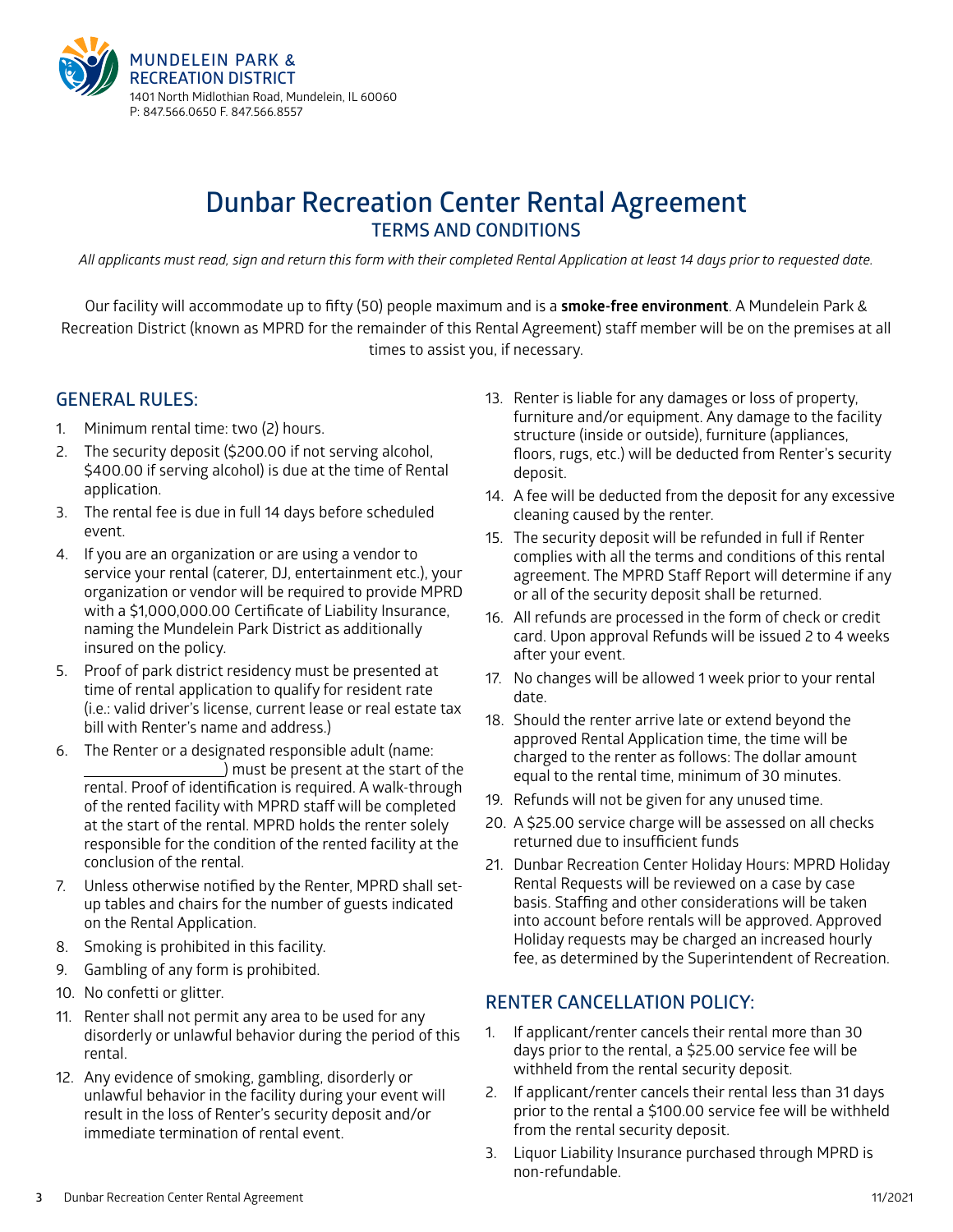

# **Dunbar Recreation Center Rental Agreement TERMS AND CONDITIONS, CONTINUED**

*All applicants must read, sign and return this form with their completed Rental Application at least 14 days prior to requested date.*

4. The remainder of the rental deposit, upon approval, will be returned within 2 to 4 weeks of cancellation.

# **ALCOHOL AND LIABILITY INSURANCE:**

Liquor Liability Insurance is required if alcoholic beverages/ products are served at Rental event. Otherwise, NO alcoholic beverages/products are allowed on the premises. Any evidence of alcohol consumption in the facility without a liquor liability insurance policy on file with the MPRD will result in the immediate termination of the rental and loss of renter's security deposit.

A Host Liquor and General Liability insurance policy may be purchased through the MRPD's insurance carrier for the cost of \$200.00.

The Renter may obtain their own insurance. This policy should be underwritten for \$1,000,000.00 coverage naming the MPRD as additionally insured. A copy of this Policy must be on file with the MPRD no later than 21 days prior to the rental date.

If for any reason Renter does not supply copy of said insurance policy by required date, a policy will automatically be underwritten by MPRD insurance carrier. The cost for this policy along with a \$15.00 late processing fee is the responsibility of the renter (regardless of policy duplication) and is due no later than 14 days prior to rental date. If renter either chooses not to accept MPRD insurance policy or all fees are not paid in full 14 days prior to rental date, rental will be canceled and Renter's security deposit is forfeited.

The consumption of alcoholic beverages/products is prohibited in the facility parking lot or anywhere outside of the rental facility. Evidence of any alcohol consumption outside of the facility will result in the immediate termination of the rental and loss of Renter's security deposit.

No alcoholic beverages/products will be given, served or dispensed to minors. A minor is anyone under the age of twenty-one (21). Any person serving must be aware of the age of the person being served. If in doubt, it is suggested not to serve. Any violation of the law will result in the

immediate termination of the rental, arrest, and loss of Renter's security deposit. It is, therefore, recommended that your event use the method of "each person gets his or her own" beverage/product from the bar.

**It is prohibited to sell alcohol at any rental event or to charge an admission fee when alcohol is served.**

#### **RENTER RESPONSIBILITIES:**

- 1. Renter must present their copy of Rental Contract upon arrival.
- 2. Kitchen utensils are not provided (serving spoons, forks etc.) Kitchen utensils belonging to the MPRD cannot be used.
- 3. If a band or disc jockey is hired, they are not permitted to use any smoke emitting device, pyrotechnics or "stage prop" used for special effects. Failure to comply will result in the immediate termination of the rental and loss of Renter's security deposit.
- 4. Only Painter's tape (blue/green) is allowed on walls, ceilings, etc. when decorating.
- 5. Wipe up any food or beverage spills on tables, chairs and walls.
- 6. Clean up kitchen including all food, containers, spills, etc. Wipe down counter tops and appliances used during your event.
- 7. Dispose of all food and decorations, etc. from event in trash receptacles using provided trash liners.
- 8. Return any moved furniture or equipment to their original position. Facility should be restored to same condition as it was when the rental began.